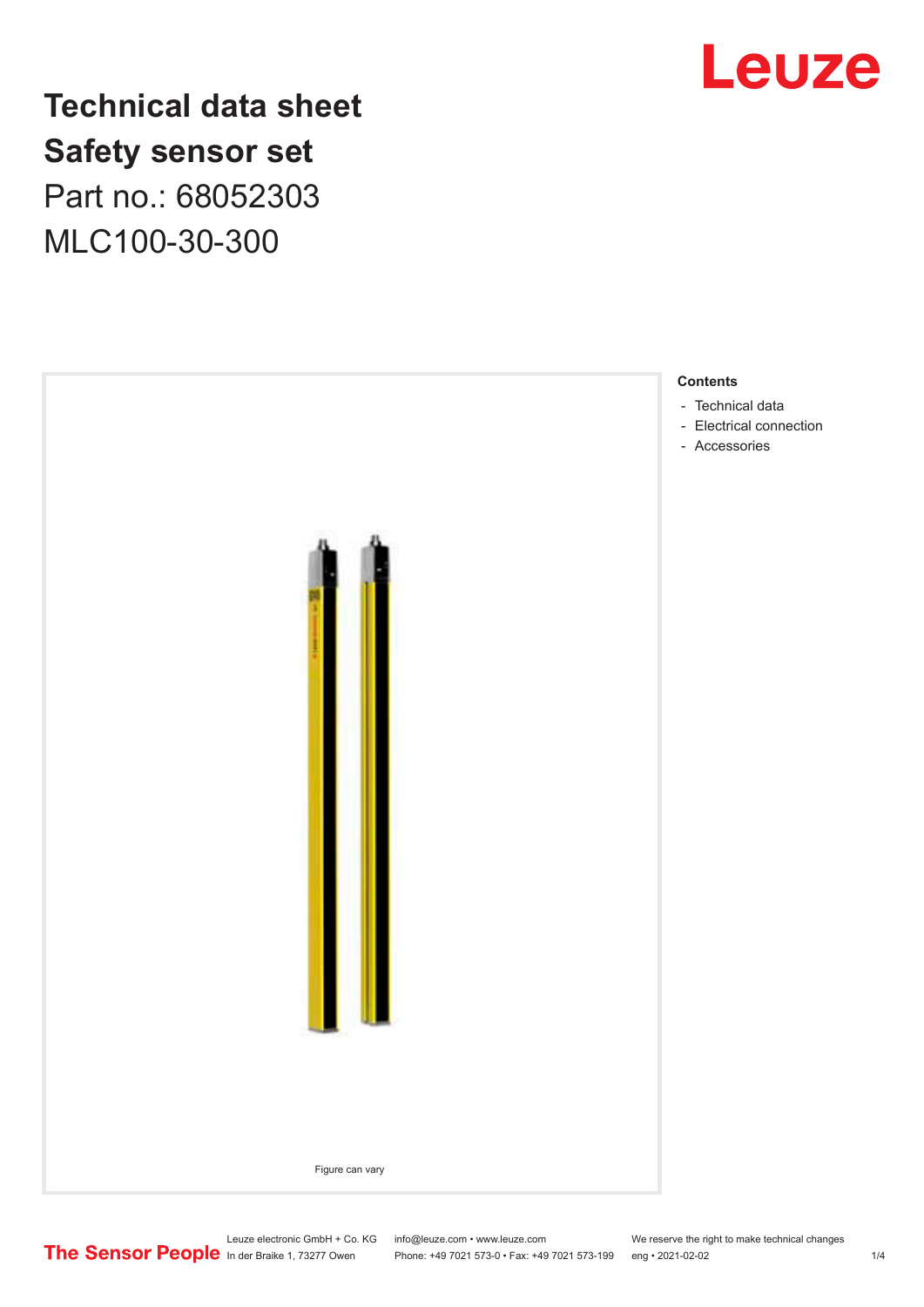# <span id="page-1-0"></span>**Technical data**

### **Basic data**

| <b>Series</b>    | <b>MLC 100</b>                 |
|------------------|--------------------------------|
| Device type      | Set (transmitter and receiver) |
| Application      | Hand protection                |
| <b>Functions</b> |                                |

**Functions Automatic start/restart** 

Range reduction Transmission channel changeover

### **Characteristic parameters**

| <b>Type</b>            | 4, IEC/EN 61496          |
|------------------------|--------------------------|
| <b>SIL</b>             | 3, IEC 61508             |
| <b>SILCL</b>           | 3, IEC/EN 62061          |
| Performance Level (PL) | e, EN ISO 13849-1        |
| $PFH_{n}$              | 7.73E-09 per hour        |
| Mission time $T_M$     | 20 years, EN ISO 13849-1 |
| Category               | 4, EN ISO 13849          |

### **Protective field data**

| Resolution              | $30 \text{ mm}$ |
|-------------------------|-----------------|
| Protective field height | 300 mm          |
| <b>Operating range</b>  | $0 \dots 6$ m   |

### **Optical data**

| Synchronization                 | Optical between transmitter and receiver |
|---------------------------------|------------------------------------------|
| Light source                    | LED, Infrared                            |
| <b>LED light wavelength</b>     | 940 nm                                   |
| Mean power of transmitter diode | 50 µW                                    |
| <b>Transmitted-signal shape</b> | Pulsed                                   |
| LED group                       | 1                                        |
|                                 |                                          |

### **Electrical data**

**Protective circuit COVER COVER COVER COVER COVER** 

**Performance data** Supply voltage  $U_B$ 

24 V, DC, -20 ... 20 %

Short circuit protected

**Fuse** 2 A semi time-lag

### **Inputs**

**Number of digital switching inputs** 1 Piece(s)

### **Switching inputs**

**Switching voltage high, min.** 18 V **Switching voltage low, max.** 2.5 V **Switching voltage, typ.** 22.5 V **Voltage type** DC

# **Type** Digital switching input

**Digital switching input 1 Function Control input range reduction** 

### **Outputs**

**Number of safety-related switching**  2 Piece(s) **outputs (OSSDs)**

### **Safety-related switching outputs**

| <b>Type</b>                  | Safety-related switching output OSSD |
|------------------------------|--------------------------------------|
| Switching voltage high, min. | 18 V                                 |
| Switching voltage low, max.  | 2.5V                                 |
| Switching voltage, typ.      | 22.5V                                |
| Voltage type                 | DC.                                  |
| Current load, max.           | 380 mA                               |
| Load inductivity             | $2,000 \mu H$                        |
| Load capacity                | $0.3 \mu F$                          |
| Residual current, max.       | $0.2 \text{ mA}$                     |
| Residual current, typ.       | $0.002 \, \text{mA}$                 |
| Voltage drop                 | 1.5V                                 |
|                              |                                      |

**Safety-related switching output 1**<br>Switching element Transistor, PNP **Switching element** 

**Safety-related switching output 2 Switching element** Transistor, PNP

### **Timing**

| Response time             | 4 ms             |
|---------------------------|------------------|
| <b>Restart delay time</b> | $100 \text{ ms}$ |

### **Connection**

| <b>Number of connections</b>                  | 1 Piece(s)               |
|-----------------------------------------------|--------------------------|
| <b>Connection 1</b>                           |                          |
| <b>Function</b>                               | Local interface          |
| <b>Type of connection</b>                     | Connector                |
| <b>Thread size</b>                            | M12                      |
| <b>Material</b>                               | Metal                    |
| No. of pins                                   | $5 - pin$                |
|                                               |                          |
| Cable properties                              |                          |
| Permissible conductor cross<br>section, typ.  | $0.25$ mm <sup>2</sup>   |
| Length of connection cable, max.              | $100 \text{ m}$          |
| Permissible cable resistance to<br>load, max. | $200 \Omega$             |
| <b>Mechanical data</b>                        |                          |
| Dimension (W x H x L)                         | 29 mm x 366 mm x 35.4 mm |
| <b>Housing material</b>                       | Metal                    |
| <b>Metal housing</b>                          | Aluminum                 |
| Lens cover material                           | Plastic / PMMA           |
| <b>Material of end caps</b>                   | Diecast zinc             |
| Net weight                                    | 450 g                    |
| <b>Housing color</b>                          | Yellow, RAL 1021         |
| <b>Type of fastening</b>                      | Groove mounting          |

### **Environmental data**

| Ambient temperature, operation     | $055$ °C   |
|------------------------------------|------------|
|                                    |            |
| Ambient temperature, storage       | $-2570 °C$ |
| Relative humidity (non-condensing) | 095%       |

Leuze electronic GmbH + Co. KG info@leuze.com • www.leuze.com We reserve the right to make technical changes<br> **The Sensor People** in der Braike 1, 73277 Owen Phone: +49 7021 573-0 • Fax: +49 7021 573-199 eng • 2021-02-02

Phone: +49 7021 573-0 • Fax: +49 7021 573-199 eng • 2021-02-02 2/4

Mounting bracket

Swivel mount

Mounting on Device Column

# Leuze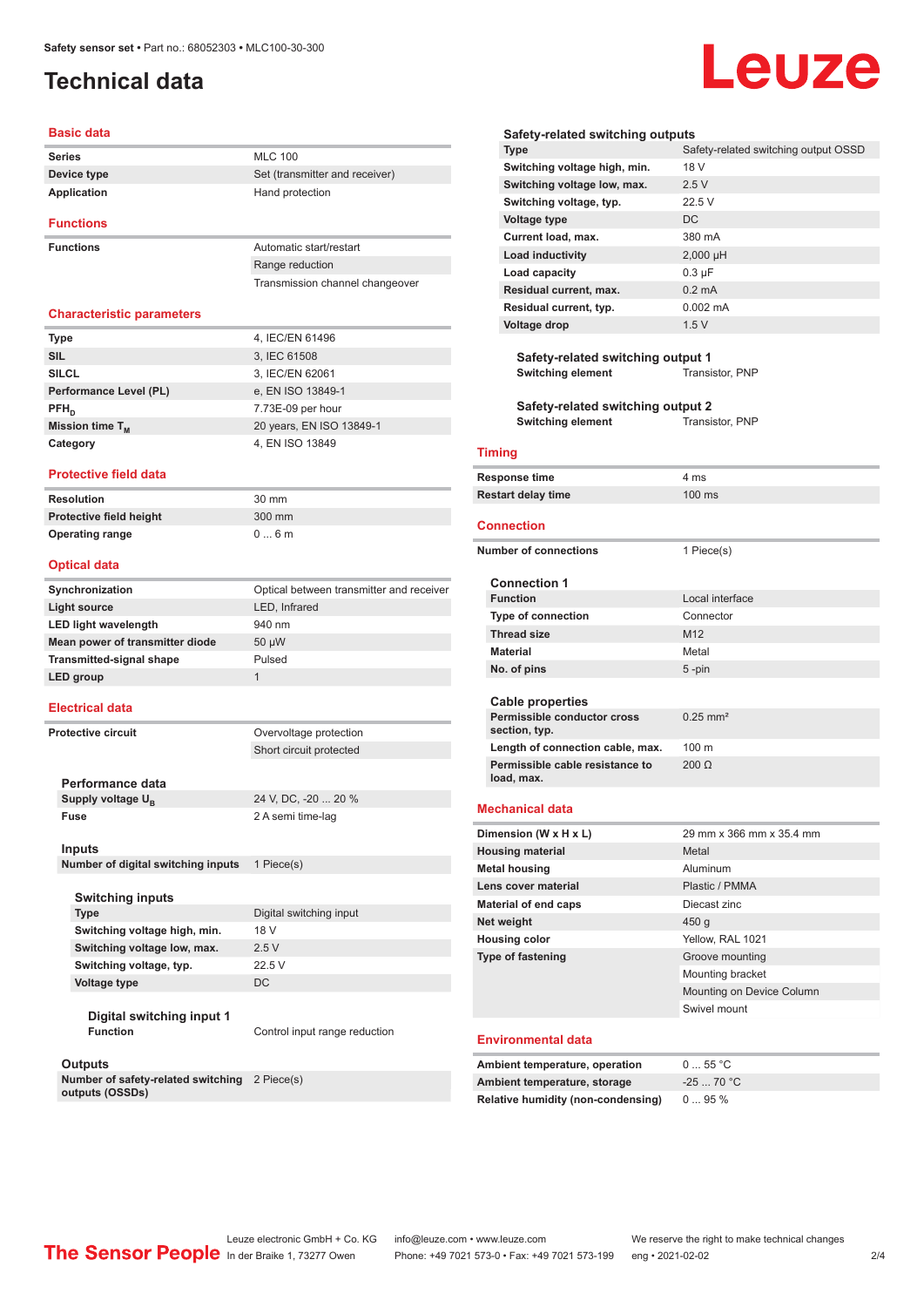# <span id="page-2-0"></span>**Technical data**

# **Leuze**

### **Certifications**

| Degree of protection    | IP 65          |
|-------------------------|----------------|
| <b>Protection class</b> | $\mathbf{III}$ |
| <b>Certifications</b>   | c CSA US       |
|                         | c TÜV NRTL US  |
|                         | <b>TÜV Süd</b> |
| <b>US patents</b>       | US 6,418,546 B |
|                         |                |

### **Classification**

| 85365019 |
|----------|
| 27272704 |
| 27272704 |
| 27272704 |
| 27272704 |
| 27272704 |
| EC002549 |
| EC002549 |
| EC002549 |
|          |

# **Electrical connection**

### **Connection 1**

| <b>Function</b>    | Local interface |
|--------------------|-----------------|
| Type of connection | Connector       |
| <b>Thread size</b> | M12             |
| <b>Type</b>        | Male            |
| <b>Material</b>    | Metal           |
| No. of pins        | $5$ -pin        |
| Encoding           | A-coded         |

### **Accessories**

## Connection technology - Connection cables

|                 | Part no. | <b>Designation</b> | <b>Article</b>   | <b>Description</b>                                                                                                                                          |
|-----------------|----------|--------------------|------------------|-------------------------------------------------------------------------------------------------------------------------------------------------------------|
| ▤<br><b>ALL</b> | 50133860 | KD S-M12-5A-P1-050 | Connection cable | Connection 1: Connector, M12, Axial, Female, A-coded, 5-pin<br>Connection 2: Open end<br>Shielded: Yes<br>Cable length: 5,000 mm<br>Sheathing material: PUR |

# Mounting technology - Swivel mounts

|                | Part no. | <b>Designation</b> | <b>Article</b>       | <b>Description</b>                                                                                                                                          |
|----------------|----------|--------------------|----------------------|-------------------------------------------------------------------------------------------------------------------------------------------------------------|
| <b>Company</b> | 429393   | BT-2HF             | Mounting bracket set | Fastening, at system: Through-hole mounting<br>Mounting bracket, at device: Clampable<br>Type of mounting device: Turning, 360°<br>Material: Metal, Plastic |